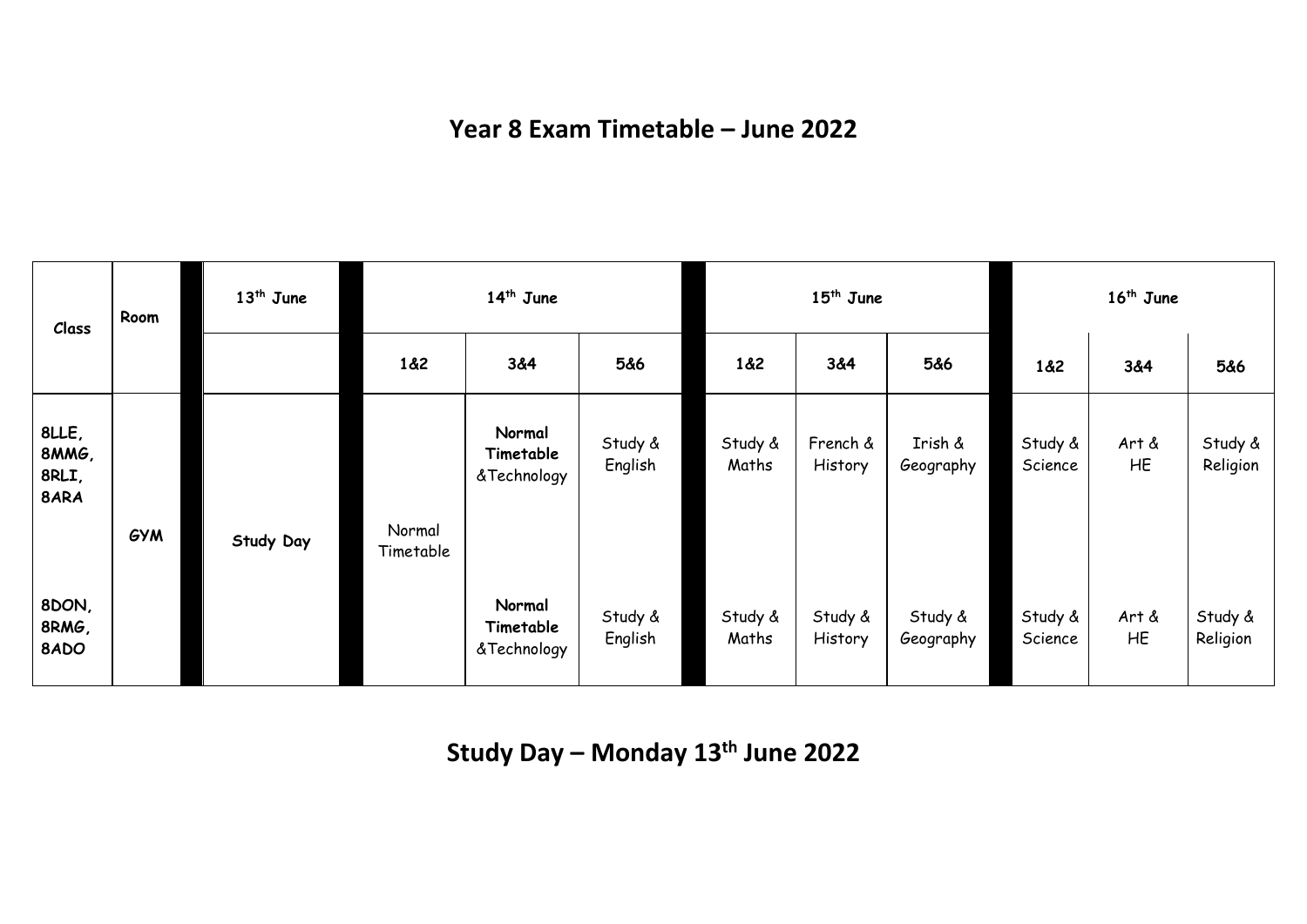## **Year 9 Exam Timetable – June 2022**

| Class                           | Room        | $14th$ June         |                  |                 | $15th$ June        |                      |                    | 16 <sup>th</sup> June |                    |                     |  |
|---------------------------------|-------------|---------------------|------------------|-----------------|--------------------|----------------------|--------------------|-----------------------|--------------------|---------------------|--|
|                                 |             | 1&2                 | 3&4              | 5&6             | 1&82               | 3&4                  | 5&6                | 1&2                   | 3&4                | 5&6                 |  |
| 9LGI,<br>9MGI,<br>9CHU,<br>9AHY | <b>HALL</b> | Study &<br>Religion | Study &<br>Maths | French &<br>Art | Study &<br>History | Irish &<br>Geography | Study &<br>Science | Study &<br>English    | HE &<br>Technology | Normal<br>Timetable |  |
| 9AOH,<br>9MTE,<br>9SKE          |             | Study &<br>Religion | Study &<br>Maths | Study &<br>Art  | Study &<br>History | Study &<br>Geography | Study &<br>Science | Study &<br>English    | HE &<br>Technology | Normal<br>Timetable |  |

**Study Day – Thursday 9 th June 2022**